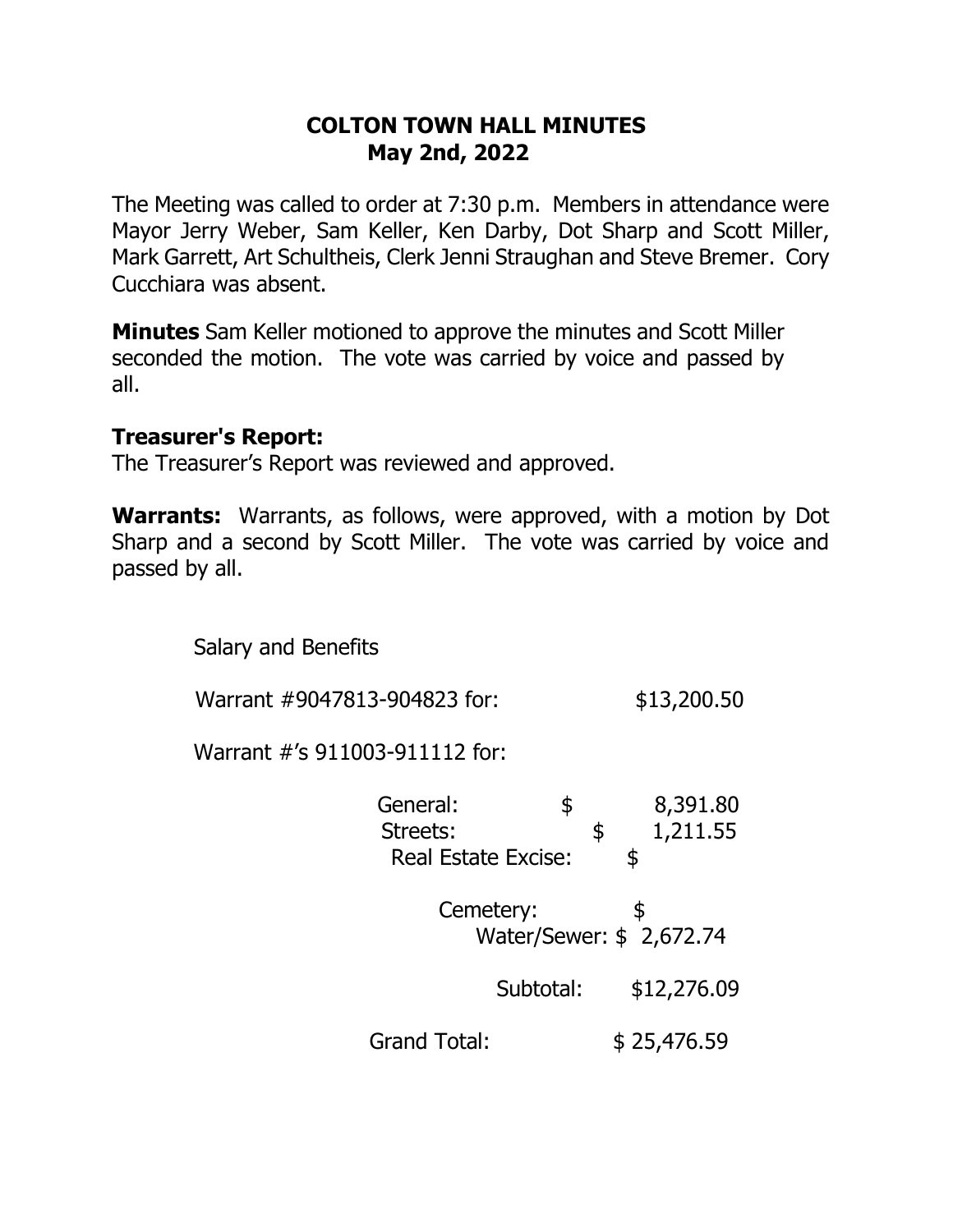# **New Business: Public Hearing: Mark Garrett Variance, Resolution #791**

The Public Hearing was called to order at 7:32p.m. Members in attendance were Mayor Jerry Weber, Sam Keller, Ken Darby, Dot Sharp and Scott Miller, Mark Garrett, Art Schultheis, Clerk Jenni Straughan and Steve Bremer. Cory Cucchiara was absent.

Mark presented the plans to build a four plex next to the current four plex. He explained that he has spoken to all of the neighbors and all were in favor of it. He said that one neighbor was concerned about lights shining into his house and Mark told the neighbor that he would put up a barrier or fence to avoid lights shining into his home. Jenni also said that all the neighbors that contacted her had no issues with the four plex being built. He explained that the demand for rentals in Colton is high. Sam Keller motioned to close the public hearing and Ken Darby seconded the motion. The vote was carried by voice and passed by all. The public hearing closed at 7:41 p.m.

## **Resolution \$791:**

Scott Miller motioned to approve Resolution #791, to allow a four plex in a residential zone. Dot Sharp seconded the motion. The vote was carried by voice and passed by all.

## **Art Schultheis:**

Art told the council that he spoke with Andy Cervantes from Department of Health. Andy told him that the town had to initiate the capacity determination. Steve explained that he has several calls into Andy to discuss this further. Art told the council that it is unacceptable that he hasn't gotten back to him yet. He also had concerns that the Department of Ecology has not approved the amendment to the sewer facility plan. Mayor Weber explained that these things take time. Art said that the town needs to be more proactive and push to get these things done. He wants to see the town grow and the council needs to try and force the issue with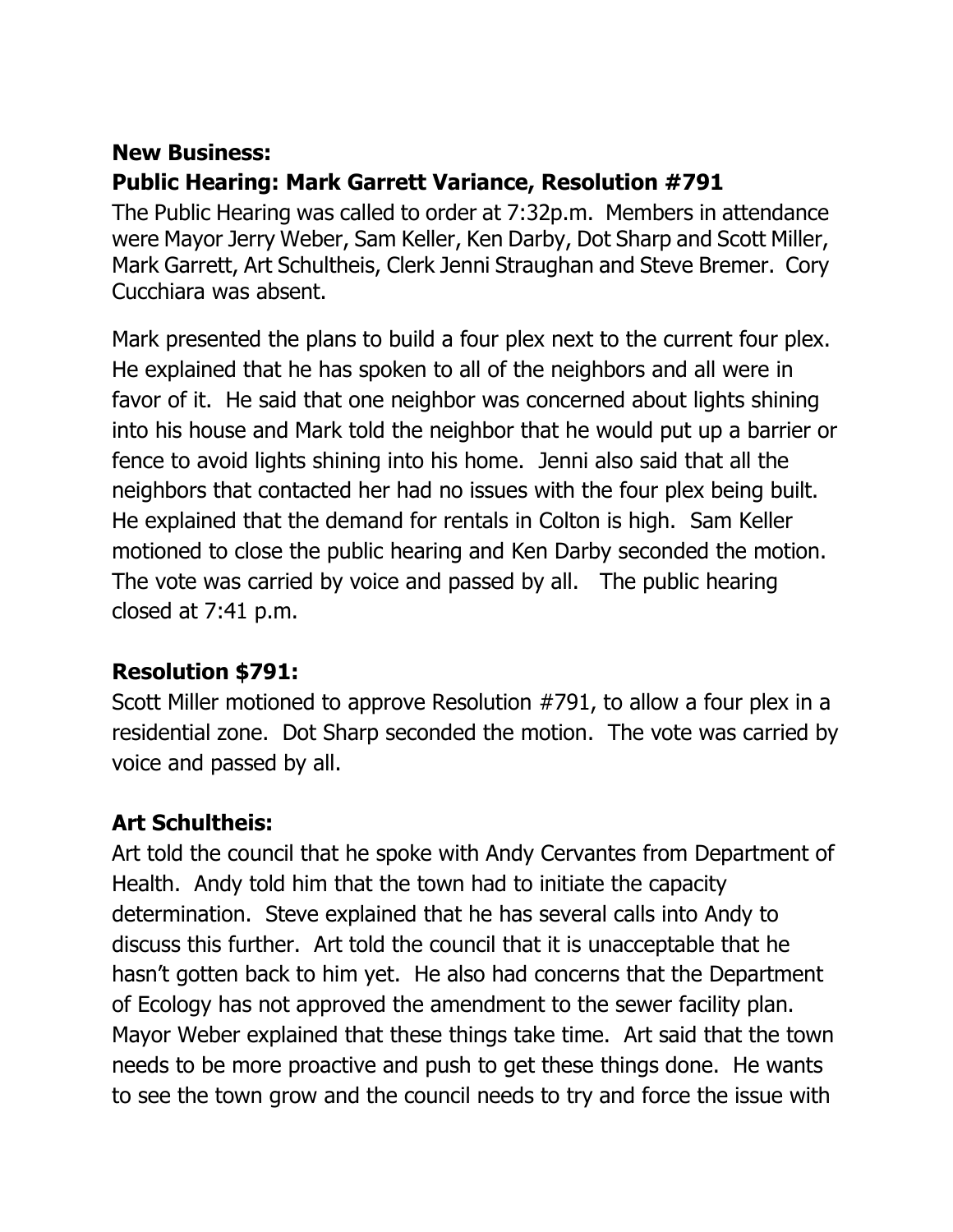DOE and DOH. Steve said that he will let him know what Andy Cervantes says once he hears back.

#### **Steve Bremer:**

Steve told the council that he spoke with Greg Schultheis about the parish house adding a handicapped ramp to the side of it. The right of way is 80 feet and he measured it and both the parish house and Ken Darby's garage are in the right of way. He doesn't know how this happened but both residents have been there for a very long time. The ramp will be in the right of way. The council had no issues with them building a ramp.

### **Avista:**

Steve told the council that he received a price from Avista to put in electricity between pond #2 and pond #3. They will place a transformer. Then the town will have power close by and can put in aerators and when the town begins the sewer project this will already have been completed. The cost will be about \$10,000. Sam Keller motioned to approve Avista putting in the transformer. Dot Sharp seconded the motion. The vote was carried by voice and passed by all.

## **Dog Complaints:**

Dot Sharp told the council that she has heard a few dog complaints about dogs running around and messing in neighbor's property. Jenni will inform the homeowners about this.

## **Terry McHone:**

Jenni told the council that she received a call from Terry wondering if she could take the old bricks behind the fire station. The council had no problem with her taking these. Jenni will let her know.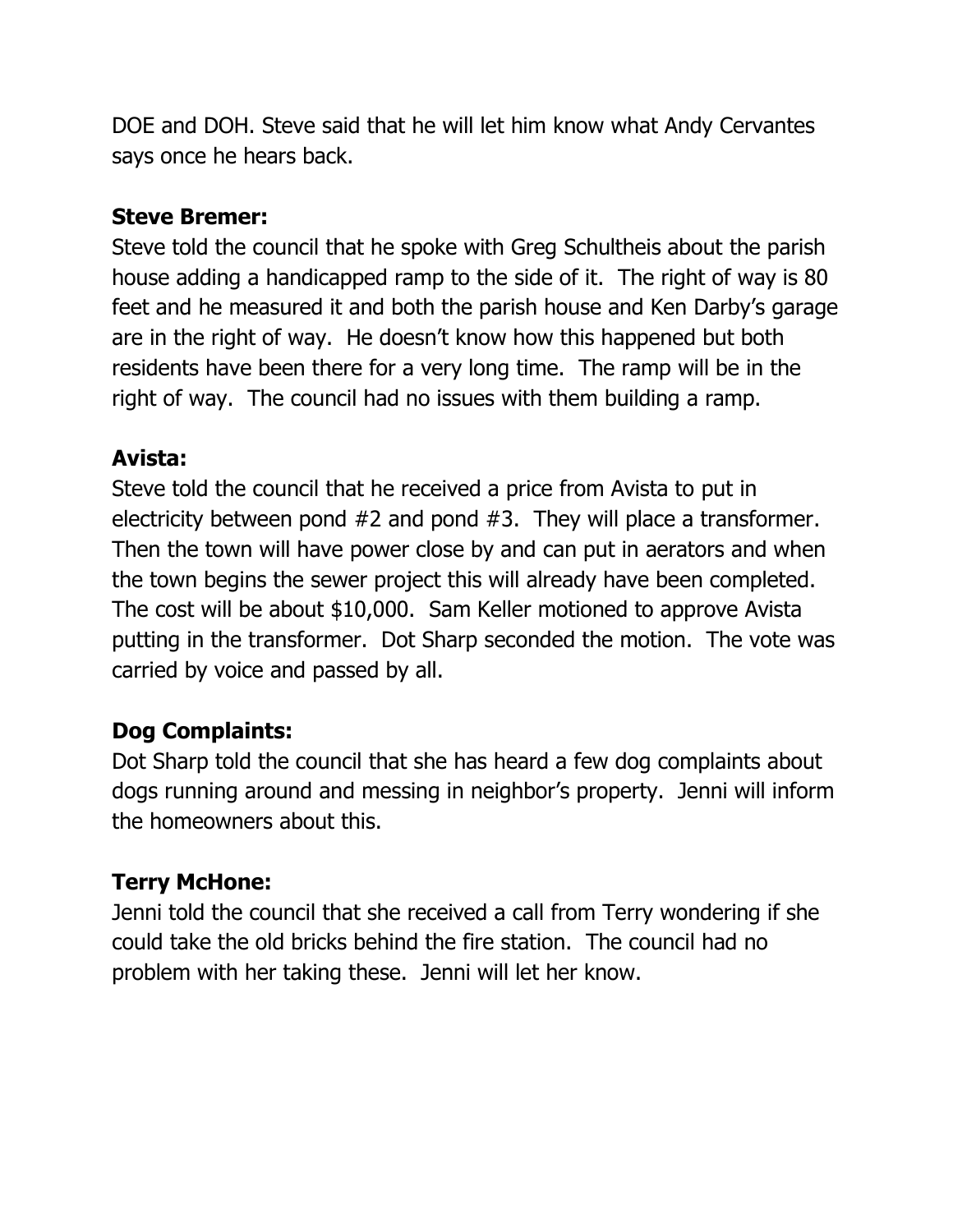### **Halsey Water Leak:**

Steve told the council that he just found out about Halsey having a serious water leak over winter, when she was gone. It flooded the whole basement and Cory Cucchiara shut the water off. Steve said that this leak was substantial and after looking at his data that it probably started at the end of December or early January 22. He will try to account for this when he is determining the town's water loss.

#### **Brian Keller:**

Mayor Weber told the council that June 30<sup>th</sup> will be Brian's last day. The town is hoping that the flashing speed zone signs will come in before he leaves. Jenni told the council that she has not heard from Brett Myers about when they will be coming. She will get in contact with him and find out when they will be here.

### **Legion Park Agreement:**

The agreement for the town to take over Legion Park was reviewed. Sam Keller suggested that section 3E be removed. The council all agreed. Jenni will let Gary Riedner know about this. Once these changes are completed and Gary sends the final contract to the town, it will be sent to the town's attorney for approval.

### **Resolution, #792, Special Levy:**

The council approved having the special levy again. The total to go on the ballot will be \$30,000. Sam Keller motioned to approve Resolution#792 and Scott Miller seconded the motion. The vote was carried by voice and passed by all.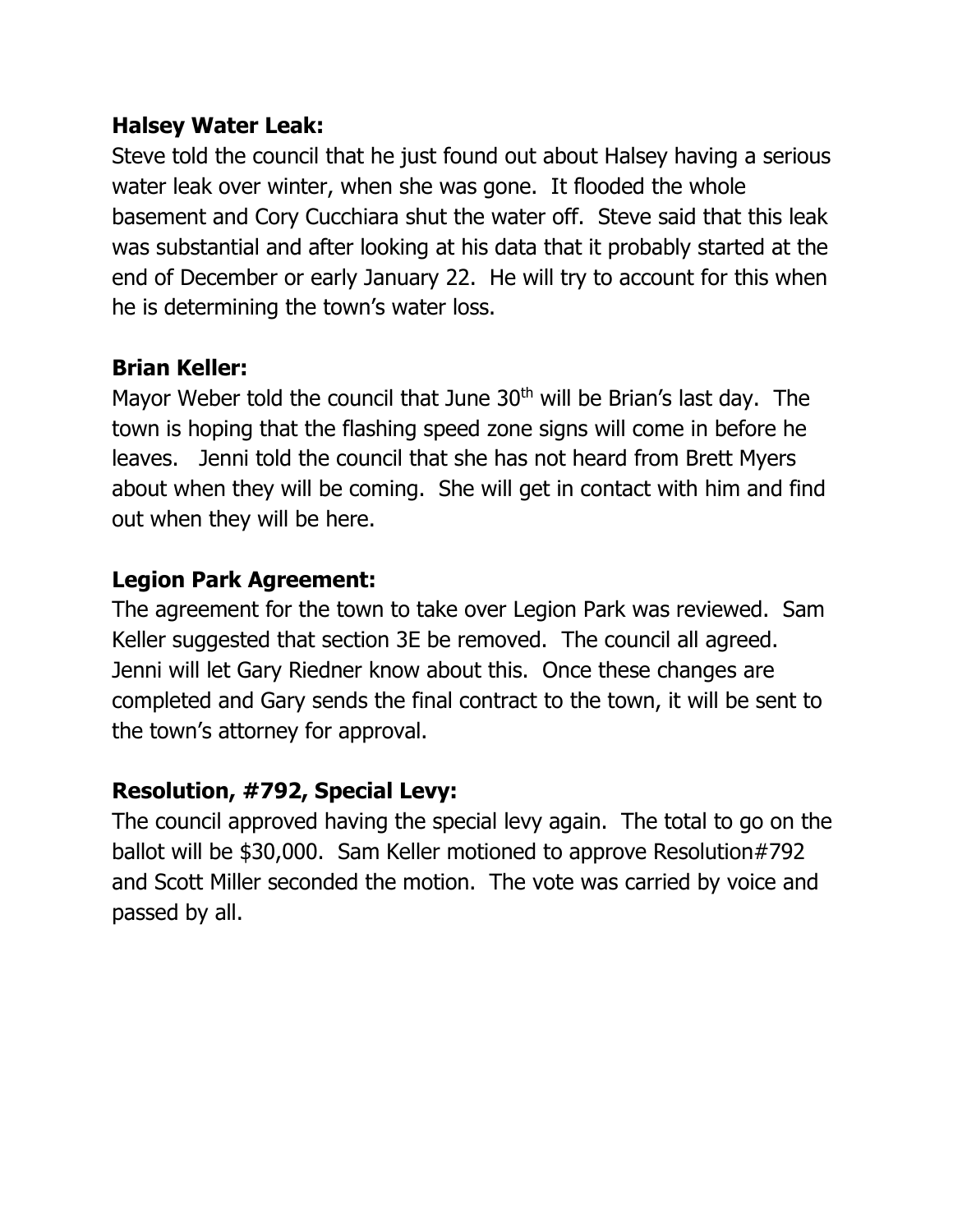### **Resolution #793. 1% Tax Increase:**

Dot Sharp motioned to approve Resolution #793, and Ken Darby seconded the motion. The vote was carried by voice and passed by all.

### **ARPA Grant:**

Jenni let the council know that she applied for a grant to help with the paperwork for the ARPA funds the town received. The town received \$2,000 in assistance to help complete all of the paperwork for the ARPA grant. Sam Keller mentioned that Whitman County employees received big bonuses and wondered if some of the money could be used for town employees. Jenni will check into this.

## **Library Grant:**

Jenni let the council know that the library received a \$10K grant to replace the carpet, the air conditioning, furnishings etc. The library asked if the town would be willing to help with the costs, especially the central air. Jenni said that the carpeting in town hall is very old and worn and it would be nice to get new carpeting when the library gets theirs. Sam Keller motioned to approve \$5,000 towards the central air conditioning and new carpet. Ken Darby seconded the motion. The vote was carried by voice and passed by all.

## **Jean Arnhold:**

Jean called to inquire if she was allowed to keep bees in town. There is nothing in the town's ordinances about a bee ban. Jenni will let her know that it is ok to have bees.

## **David Nails:**

Dot Sharp spoke to David Nails about the recycling bins. He said that all bids came in too high.